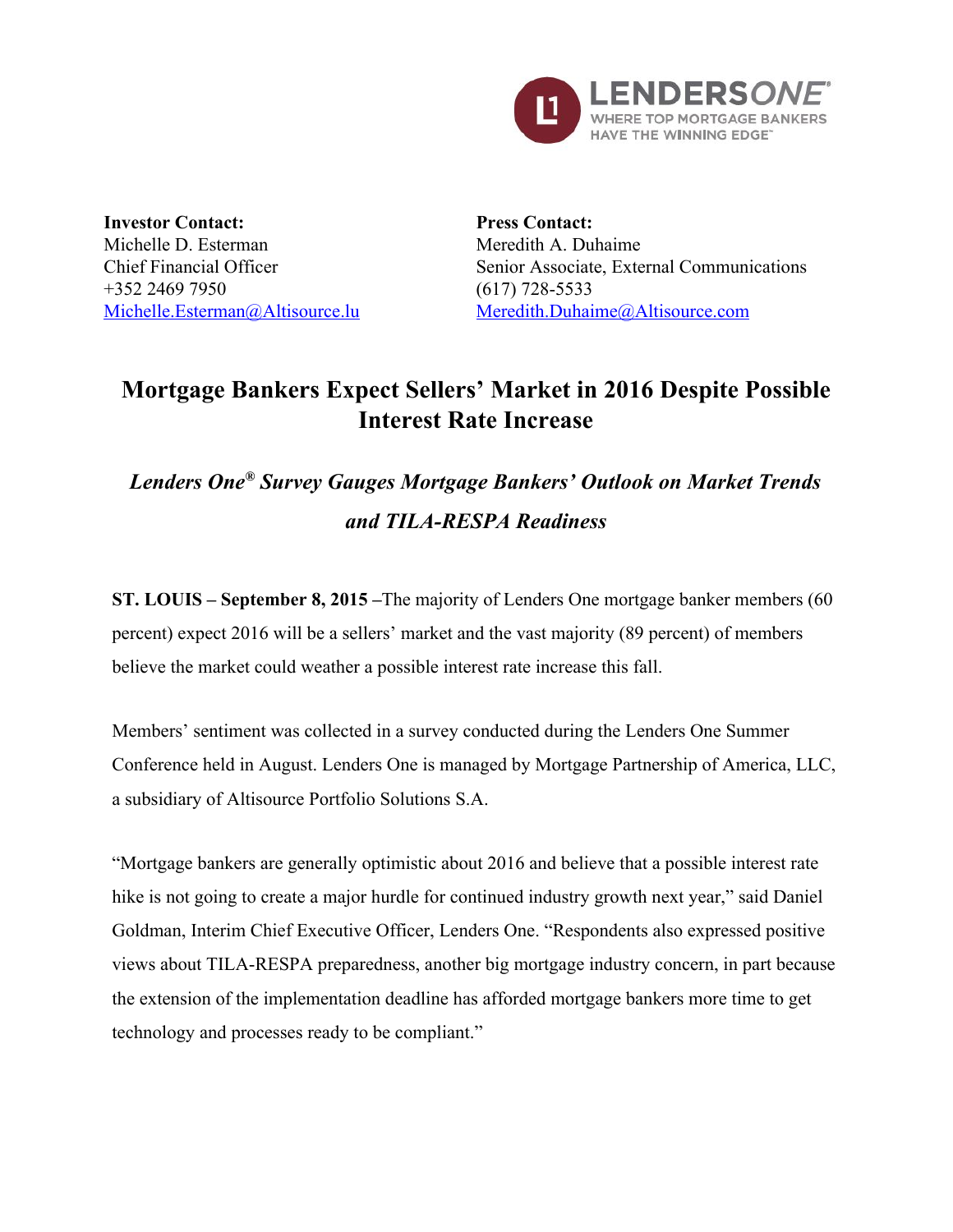

Looking ahead to 2016, mortgage bankers are also watching a number of key issues that may impact the industry's growth. These include innovation in banks' menu of mortgage products (26 percent), continued increases in home values (22 percent) and lowering acceptable down payment amounts (10 percent).

## **Mortgage bankers largely ready for TILARESPA, mixed on impact of delays**

"Preparation for the TILA-RESPA integrated disclosure rule requirements has dominated industry conversations for several months, and we've been working closely with our members to provide services and offerings that can help them address these changes," Goldman said. "Fortunately, the survey results show that at this point the industry feels relatively well-prepared for the implementation of these new regulations."

Two months in advance of the expected TILA-RESPA implementation in October 2015, the majority (64 percent) of mortgage bankers feel they have the knowledge and tools necessary to adjust to the new requirements. Another 27 percent stated that they are somewhat ready, and only nine percent indicated they do not have the knowledge and tools required to adjust to the new rules.

When asked whether the implementation delay will make adjusting to the new TILA-RESPA rules more or less difficult for lenders, nearly half of respondents (47 percent) said adjusting to the rules would be less difficult. Although, another 47 percent felt adjusting to the new rules will be the same, regardless of the delay.

#### **About the survey**

The survey was conducted at the Lenders One Summer Conference held August 25, 2015. Respondents consisted of Lenders One mortgage banker members, preferred vendors and preferred secondary providers. All findings are available upon request by contacting [Lenders](http://lendersone.com/contact-us/) [One.](http://lendersone.com/contact-us/)